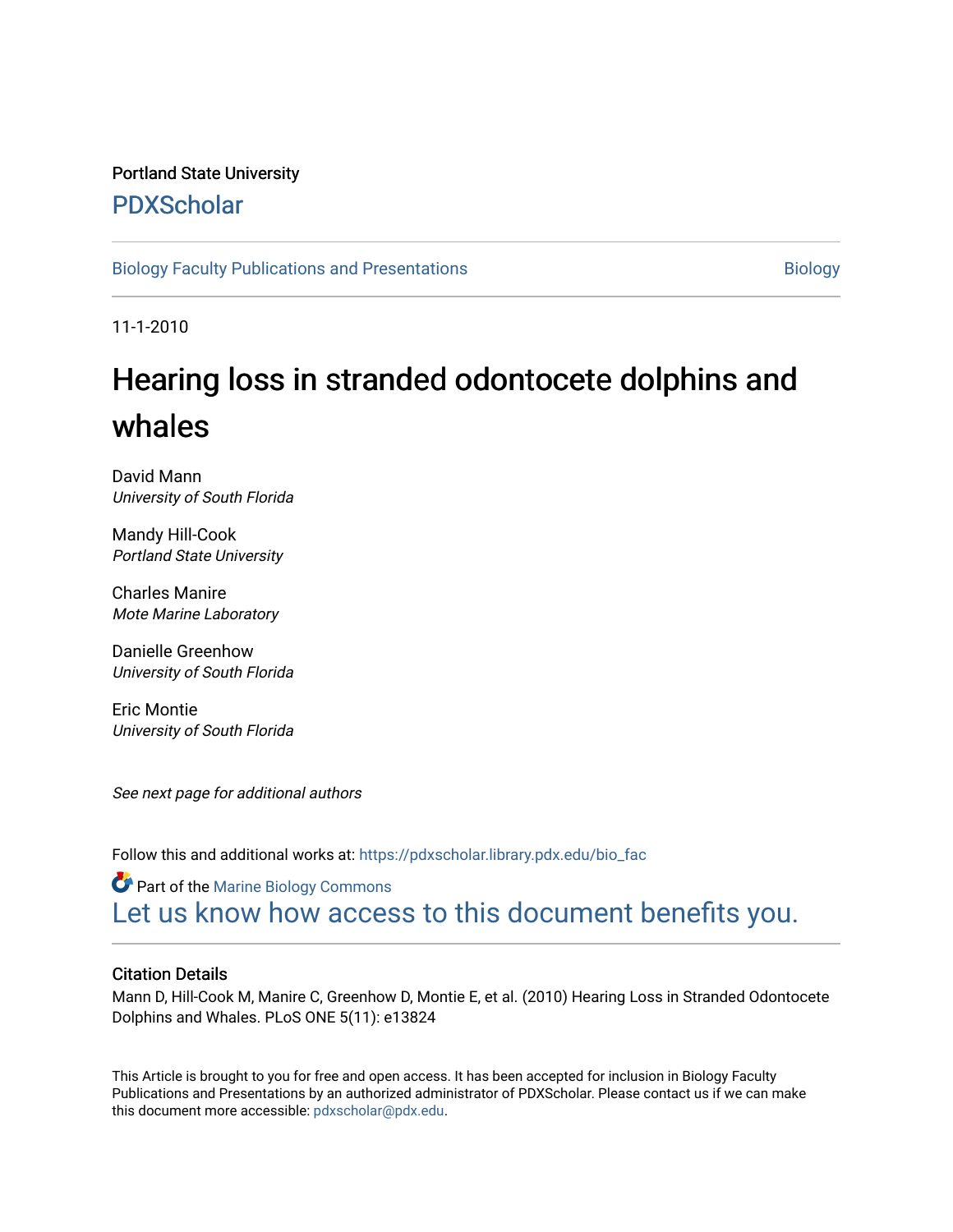#### Authors

David Mann, Mandy Hill-Cook, Charles Manire, Danielle Greenhow, Eric Montie, Jessica Powell, Randall Wells, Gordon Bauer, Petra Cunningham-Smith, Robert Lingenfelser, Robert DiGiovanni, Abigale Stone, Micah Brodsky, Robert Stevens, George Kieffer, and Paul Hoetjes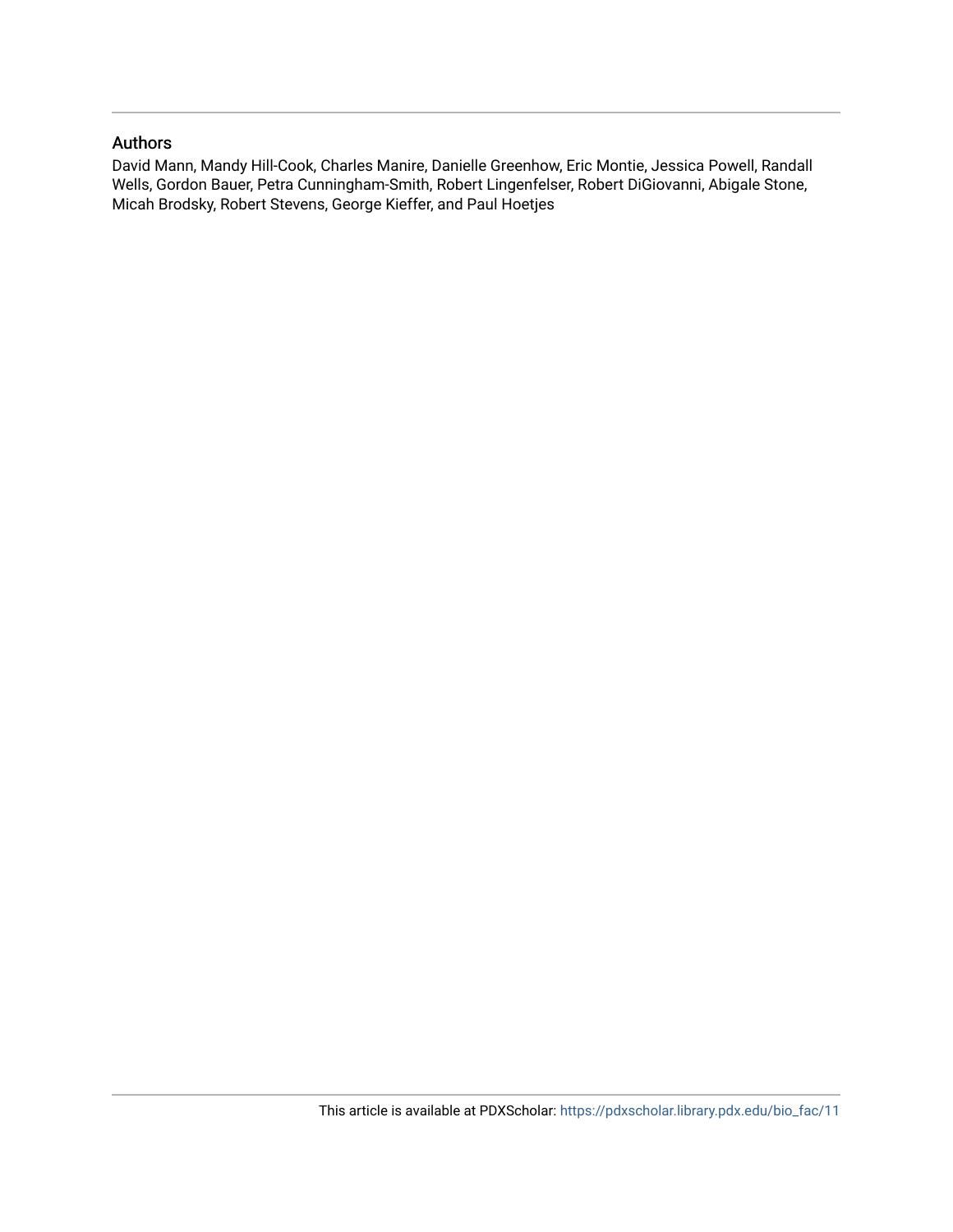## Hearing Loss in Stranded Odontocete Dolphins and Whales

David Mann<sup>1,2</sup>\*, Mandy Hill-Cook<sup>3</sup>, Charles Manire<sup>2¤a</sup>, Danielle Greenhow<sup>1</sup>, Eric Montie<sup>1</sup>, Jessica Powell<sup>1,2¤b</sup>, Randall Wells<sup>1,4</sup>, Gordon Bauer<sup>2,5</sup>, Petra Cunningham-Smith<sup>2</sup>, Robert Lingenfelser<sup>6</sup>, Robert DiGiovanni Jr.<sup>7</sup>, Abigale Stone<sup>8</sup>, Micah Brodsky<sup>9</sup>, Robert Stevens<sup>9</sup>, George Kieffer<sup>10</sup>, Paul Hoetjes<sup>11</sup>

1 College of Marine Science, University of South Florida, St. Petersburg, Florida, United States of America, 2 Mote Marine Laboratory, Sarasota, Florida, United States of America, 3 Department of Biology, Portland State University, Portland, Oregon, United States of America, 4 Chicago Zoological Society, c/o Mote Marine Laboratory, Sarasota, Florida, United States of America, 5 Division of Social Sciences, New College of Florida, Sarasota, Florida, United States of America, 6 Marine Mammal Conservancy, Key Largo, Florida, United States of America, 7 Riverhead Foundation for Marine Research and Preservation, Riverhead, New York, United States of America, 8 Clearwater Marine Aquarium, Clearwater, Florida, United States of America, 9 Dolphins Plus, Key Largo, Florida, United States of America, 10 Southern Caribbean Cetacean Network (SCCN), Bapor Kibra, Curaçao, Netherlands Antilles, 11 Department of Environment and Nature, Willemstad, Curaçao, Netherlands Antilles

#### Abstract

The causes of dolphin and whale stranding can often be difficult to determine. Because toothed whales rely on echolocation for orientation and feeding, hearing deficits could lead to stranding. We report on the results of auditory evoked potential measurements from eight species of odontocete cetaceans that were found stranded or severely entangled in fishing gear during the period 2004 through 2009. Approximately 57% of the bottlenose dolphins and 36% of the rough-toothed dolphins had significant hearing deficits with a reduction in sensitivity equivalent to severe (70–90 dB) or profound ( $>90$  dB) hearing loss in humans. The only stranded short-finned pilot whale examined had profound hearing loss. No impairments were detected in seven Risso's dolphins from three different stranding events, two pygmy killer whales, one Atlantic spotted dolphin, one spinner dolphin, or a juvenile Gervais' beaked whale. Hearing impairment could play a significant role in some cetacean stranding events, and the hearing of all cetaceans in rehabilitation should be tested.

Citation: Mann D, Hill-Cook M, Manire C, Greenhow D, Montie E, et al. (2010) Hearing Loss in Stranded Odontocete Dolphins and Whales. PLoS ONE 5(11): e13824. doi:10.1371/journal.pone.0013824

Editor: Andrew Iwaniuk, University of Lethbridge, Canada

Received May 6, 2010; Accepted September 28, 2010; Published November 3, 2010

Copyright: © 2010 Mann et al. This is an open-access article distributed under the terms of the Creative Commons Attribution License, which permits unrestricted use, distribution, and reproduction in any medium, provided the original author and source are credited.

Funding: Funding was provided by National Oceanographic and Atmospheric Administration (NOAA) Ocean Acoustics program for equipment and the Office of Naval Research (ONR) for pilot whale testing. The funders had no role in study design, data collection and analysis, decision to publish, or preparation of the manuscript.

Competing Interests: The authors have declared that no competing interests exist.

\* E-mail: dmann@marine.usf.edu

¤a Current address: Atlantis Resort, Paradise Island, Bahamas

¤b Current address: Southeast Regional Office, National Oceanic and Atmospheric Administration (NOAA) Fisheries Service, St. Petersburg, Florida, United States of America

#### Introduction

Odontocete cetaceans (the toothed whales) use high frequency echolocation sounds for navigation and foraging and are wellknown for possessing high frequency hearing abilities [1–2]. Many species strand in coastal areas, as individuals or sometimes in large mass stranding events [3]. The causes of dolphin and whale stranding are often difficult to determine. Here we show profound high-frequency hearing loss in three species of cetaceans that had stranded, which suggests that hearing impairment could be a causative factor for some stranding events.

Hearing measurements in captive cetaceans are often performed with behavioral conditioning, where the dolphin is trained to press a response paddle or vocalize when it hears a test signal [1,4–6]. Behavioral hearing tests cannot be easily performed on stranded cetaceans. Stranded dolphins often reside in rehabilitation facilities for short periods of time, and training of stranded dolphins that are likely to be returned to the wild is discouraged by federal wildlife management agencies. Auditory evoked potential (AEP) methods, which are commonly used to measure hearing in human infants [7], have been used to measure hearing in captive

and wild cetaceans [8–10]. AEPs provide a rapid means to assess hearing and yield comparable results to behavioral measures [11– 14]. A further advantage is that AEPs provide the means to screen free-ranging populations of cetaceans if individuals are able to be handled briefly.

#### Results

Severe ( $\sim$ 70–90 dB loss) to profound ( $>$ 90 dB loss) hearing loss was found in four out of seven (57%) of the stranded bottlenose dolphins (Tursiops truncatus) and 5 out of 14 (36%) rough-toothed dolphins (Steno bredanensis) examined in this study (definitions based on [15]) (Table 1; detailed information on each animal can be found in Table S1). This finding is in stark contrast to results of population-level hearing evaluations of bottlenose dolphin in Sarasota Bay, Florida, during capture-release health assessments [16] that have shown a general absence of hearing loss across more than 60 dolphins of a variety of ages and both sexes [17]. Profound hearing loss was also found in one stranded short-finned pilot whale (Globicephala macrorhynchus). No hearing loss was found in stranded Rissos's dolphins (Grampus griseus) from three different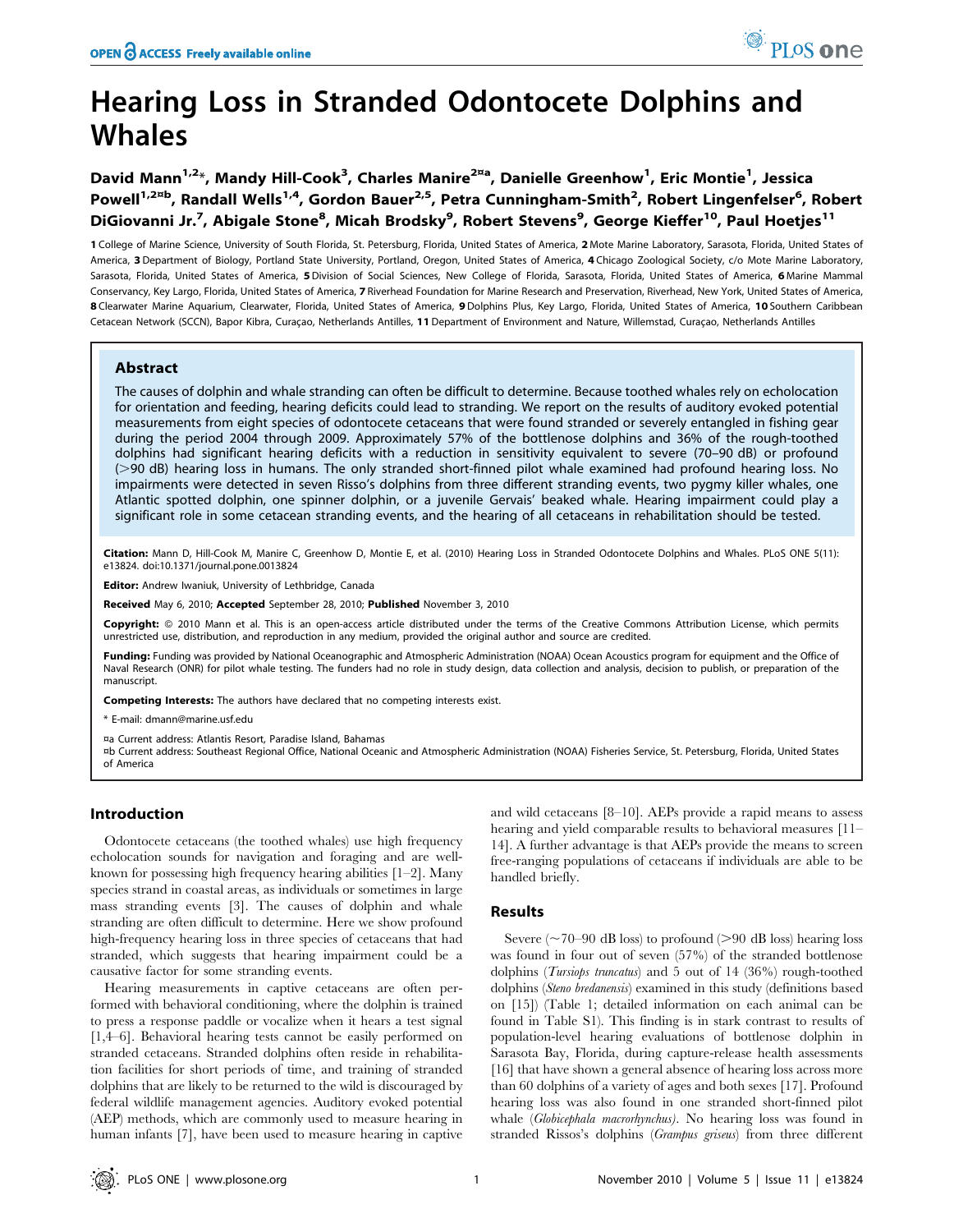stranding events, two pygmy killer whales (Feresa attenuata) from a single stranding event, an Atlantic spotted dolphin (Stenella frontalis), and a spinner dolphin (Stenella longirostris; Table 1). The hearing of the Risso's dolphins were similar to the hearing measured from a stranded Risso's dolphin previously reported [18]. The audiograms of species with normal hearing will be reported elsewhere.

The audiograms of two stranded bottlenose dolphins are shown in Figure 1 to illustrate the degree of hearing loss that has been measured in stranded dolphins; in the case of the dolphin named ''Castaway'' there was at least 105 dB loss at 80 kHz and no auditory evoked potentials were detected at any frequency tested from 10 kHz to 120 kHz. In the rough-toothed dolphin named ''Dancer'', no response was seen to the loudest tone pips that could be generated (137–153 dB re 1  $\mu$ Pa SPL), but an evoked potential could be seen in response to a click at high sound levels (154 dB re 1  $\mu$ Pa<sub>peak</sub>) (Figure 2). This audiogram shows at least 70 dB hearing loss in a rough-toothed dolphin (Figure 2). There was no statistical relationship between dolphin age group and hearing loss (Fisher Exact Test  $p = 1.000$ , when including all dolphins and grouping calves and subadults, because of the low sample size of calves (Table 2). However, none of the calves showed hearing loss, but 42% of the subadults had hearing loss. Five of the dolphins with profound hearing loss were males and five were females.

#### **Discussion**

There are five main contributing factors to hearing loss in mammals: intense chronic noise, transient intense noise (e.g. explosions), age-related hearing loss (presbycusis), congenital hearing impairment, and ototoxic drug treatment [19]. We do not know the noise exposure history of any of these dolphins. Based on the locations of stranding, it is possible that some of them have been exposed to chronic noise from boating and shipping, while for others this is unlikely. Experiments with odontocetes have shown that high levels of exposure are needed to induce temporary threshold shifts [20–24]. One of the stranded bottlenose dolphins (Caesar II) with high frequency hearing loss was assumed to be relatively old based on his lack of teeth, which can wear down and/or fall out with age. Age-related hearing loss has been reported in some captive dolphins [25-28], but not commonly in wild dolphins [17]. It is possible that wild dolphins with hearing loss have lower survival than dolphins with normal hearing.

It is likely that hearing loss was congenital in some of these stranding cases, especially two of the rough-toothed dolphins (Dancer and Vixen), which were estimated to each be approximately two years old at the time of stranding. Congenital hearing



Figure 1. Audiogram of MML0807 (Ginger; filled triangles), a juvenile bottlenose dolphin with normal hearing, and MML FB303 (Castaway; open squares), an adult bottlenose dolphin with hearing loss. For Castaway, no response was detected at any frequency indicating that there was at least 40–100 dB hearing loss across all frequencies tested, and no response could be detected in response to click trains at 164 dB<sub>peak</sub> re 1  $\mu$ Pa. doi:10.1371/journal.pone.0013824.g001

impairment in humans is not uncommon. In one study, 113 out of 52508 (about 2 out of 1,000) newborns screened in Texas had hearing loss [7]. In addition to genetic factors related to hearing loss, one extremely important, unexplored mechanism may be the impacts of chemical pollution on hearing. Cetaceans, particularly odontocetes, have been shown to accumulate very high levels of polychlorinated biphenyls (or PCBs), which can be maternally transferred to offspring [29–30]. Evidence from studies with rats suggests that these chemicals may affect how hearing develops. In fact, it has been shown that developmental exposure of rats to PCBs results in severe hearing loss [31]. It is not known how these or other contaminants might affect ear development in cetaceans.

Some odontocetes have social systems with strong mother-calf bonds where the mother can support the calf for years through lactation [32]. While dolphins rely heavily on echolocation for navigation and foraging, it is possible that a dependent calf with congenital hearing loss could survive with the help of its mother for a long period. Once it is weaned, however, it would not be able to forage successfully on its own. Indeed, both of the young rough-

| Table 1. Summary of odontocete audiogram results. |
|---------------------------------------------------|
|                                                   |

|                            |                          | <b>Number Stranded Animals</b> |                                 |
|----------------------------|--------------------------|--------------------------------|---------------------------------|
| <b>Species</b>             | <b>Common Name</b>       | <b>Tested</b>                  | <b>Number with Hearing Loss</b> |
| Steno bredanensis          | Rough-toothed dolphin    | 14                             |                                 |
| Tursiops truncatus         | Bottlenose dolphin       | $7*$                           | $4*$                            |
| Grampus griseus            | Risso's dolphin          |                                | 0                               |
| Feresa attenuata           | Pygmy killer whale       |                                |                                 |
| Stenella longirostris      | Spinner dolphin          |                                |                                 |
| Stenella frontalis         | Atlantic spotted dolphin |                                |                                 |
| Globicephala macrorhynchus | Short-finned pilot whale |                                |                                 |
| Mesoplodon europaeus [13]  | Beaked whale             |                                |                                 |

\*One bottlenose dolphin (Filly) became entangled in fishing gear and was rescued. This dolphin had high frequency hearing loss. doi:10.1371/journal.pone.0013824.t001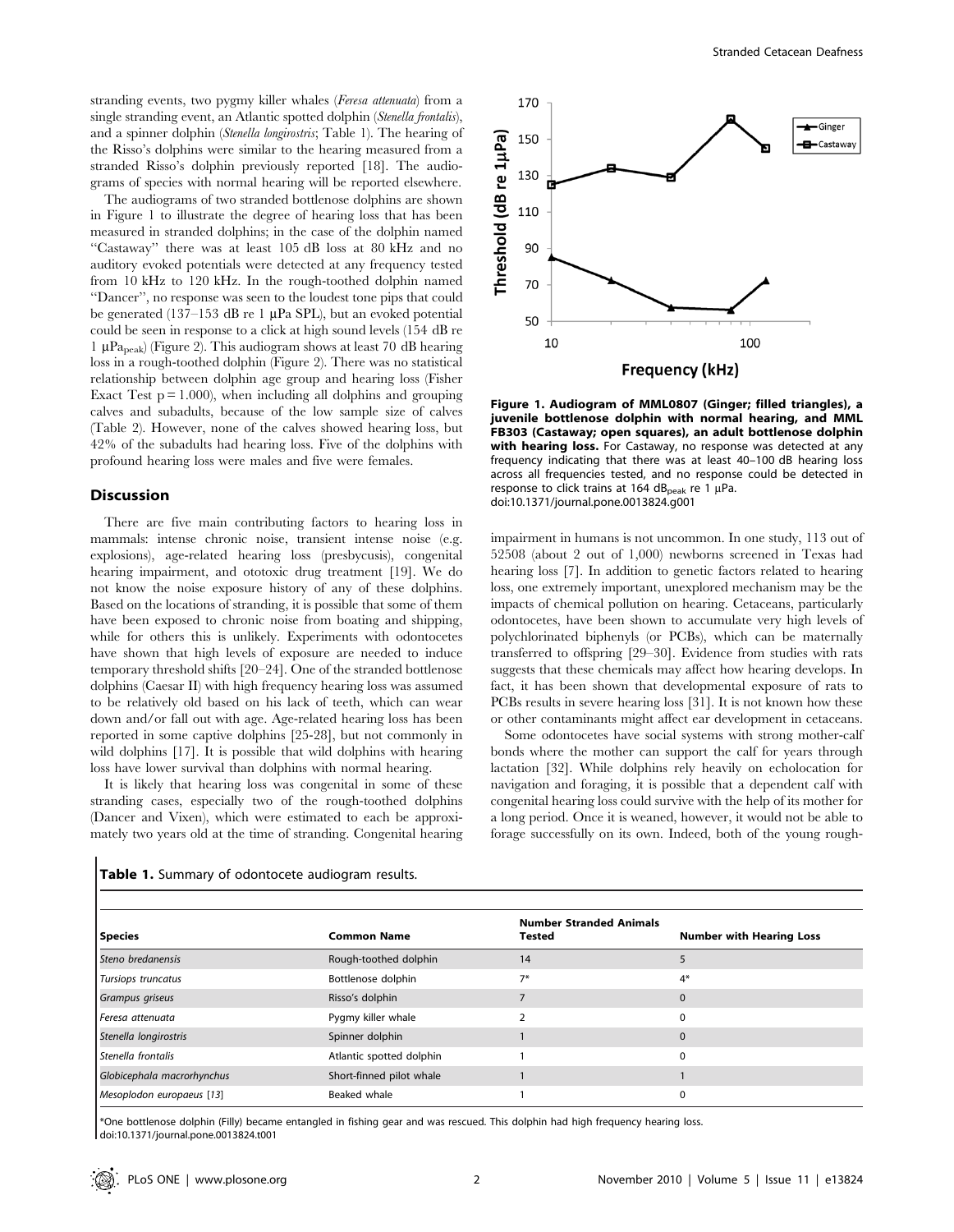

Figure 2. Results of hearing tests on two stranded rough-toothed dolphins. A. Audiogram of R375 (filled triangles), a normal hearing roughtoothed dolphin, and highest level tested for Dancer (open squares) rough-toothed (open squares) for which no response was detected at any frequency). For Dancer, there was at least a 70 dB hearing loss across all frequencies tested. B. Click-train (600 Hz click rate) evoked potential traces from the hearing-impaired rough-toothed dolphin (Dancer) at four stimulus levels. The click train sound starts at 15 ms. The lowest level detected was about 154  $dB_{peak}$  re 1 µPa. doi:10.1371/journal.pone.0013824.g002

|          | Normal | <b>Hearing Loss</b> | <b>Total</b> |  |
|----------|--------|---------------------|--------------|--|
| Adult    | 13     |                     | 18           |  |
| Subadult |        |                     | 12           |  |
| Calf     |        |                     |              |  |

Table 2. Summary of hearing loss for all dolphins by age

doi:10.1371/journal.pone.0013824.t002

category.

toothed dolphins that stranded were found to have consumed sponges, possibly indicating an inability to catch squid and fishes (Figure 3). A previous case of a deaf bottlenose dolphin, which was captured in the wild, was reported healthy at the time of capture, which suggests that it is possible for a deaf dolphin to survive in a social group [25].

Many of the stranded dolphins in this study were being treated for various infections with antibiotics and antifungals, including the oral administration of gentamicin sulfate and itraconazole and intramuscular injections of amikacin sulfate. Aminoglycoside antibiotics, including gentamicin and amikacin, are known to cause cochlear hair cell death in mammals [33]. This mechanism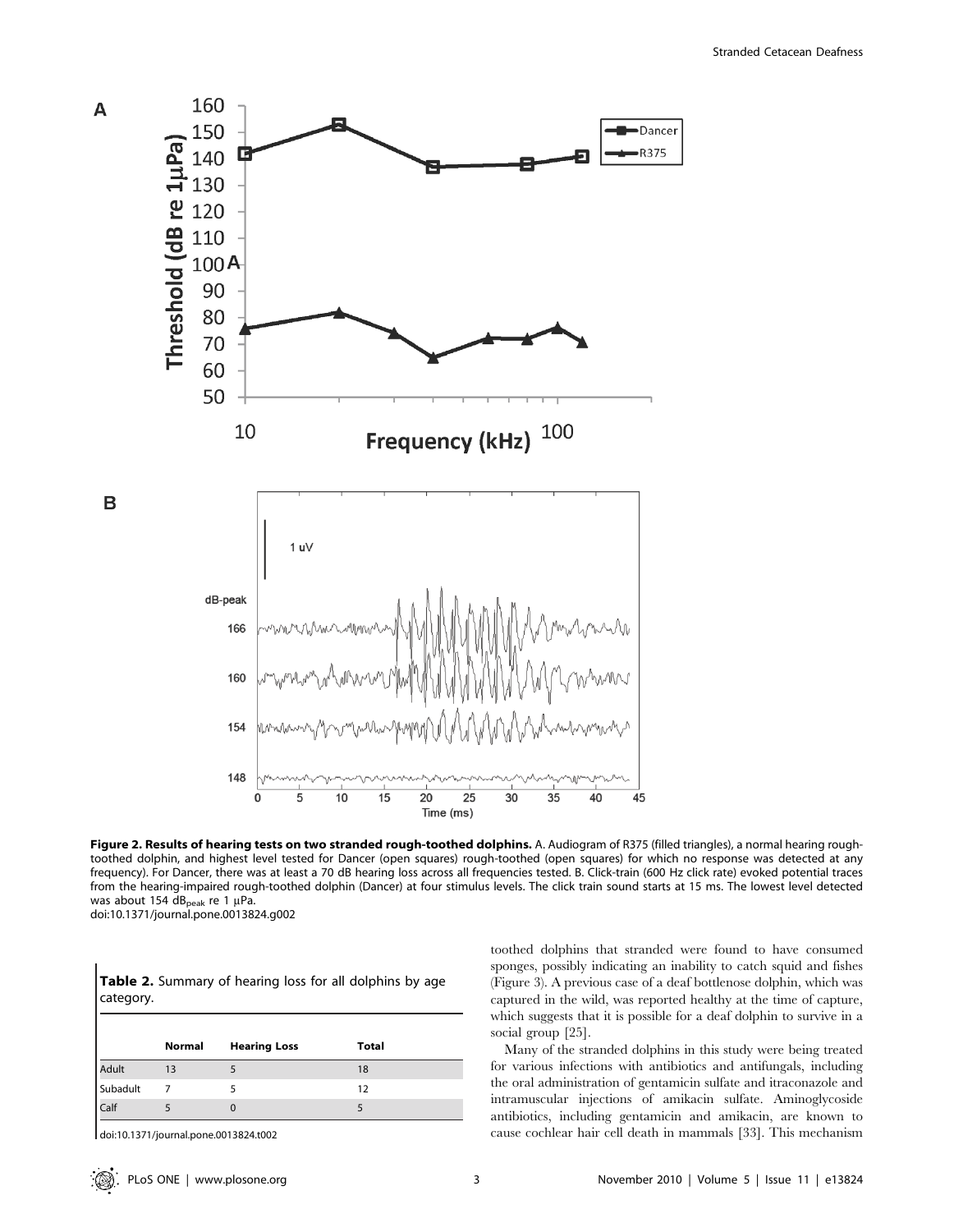

Figure 3. Image of sponges removed from the stomach of Vixen, a stranded rough-toothed dolphin with profound hearing loss. doi:10.1371/journal.pone.0013824.g003

has been suggested as a potential cause of hearing loss in captive marine mammals [27]. While drug administration cannot be ruled out as a cause of hearing loss, it is unlikely as some of the hearing tests were conducted soon after stranding. In addition, dolphins that showed hearing loss were treated with similar drug dosages as other animals that did not show hearing deficits. Hearing tests were conducted both before and after drug treatment with five Risso's dolphins, none of which showed an effect on hearing. In future stranding events, it is crucial that hearing measurements be performed both before and after any drug treatment. Rehabilitation will not be successful if drug treatments result in significant high frequency hearing loss. One recent report of aspergillosis in a stranded harbor porpoise showed infection of the otic region [34]. The high incidence of hearing impairment in stranded odontocetes also prompts us to argue that hearing screening should be part of the standard veterinary examination of stranded cetaceans.

#### Methods

All research was approved by the IACUC of the University of South Florida and Mote Marine Laboratory with permit authorization from NOAA. Hearing tests were conducted under NOAA permits #932-1489-06 (letter Sep 1, 2004) for Steno bredanensis at MML; #932-1489-06 (letter Apr 08, 2005) for Grampus griseus Riverhead Foundation; #932-1489-06 (letter April 20, 2005) for S. bredanensis at Marine Mammal Conservancy; #932-1489-08 (letter Aug 24, 2005) for S. bredanensis at Gulf World; #932-1489-08 (letter Aug 14, 2005) for Grampus griseus at MML; #1053-1825-00 (Nov 21, 2006) for all other dolphins. Hearing tests were conducted either in the water or on land, depending on the situation at the stranding facility (e.g., whether handlers could stand in the holding tanks or pens, or the number of other animals in the holding tanks). In all cases, a jawphone consisting of an ITC-1042 piezoceramic transducer embedded in a RTV silicone suction cup was placed on the lower jaw fat pad to deliver sound stimuli. Sound levels were calibrated underwater by measuring the sound 10 cm from the jawphone in a free field using a Reson TC4032 hydrophone. These underwater calibrations were used as the calibrations for the in-air tests. Background noise levels in test tanks were typically <45 dB re  $1 \mu Pa^2/Hz$  at frequencies above 20 kHz. Noise levels in field test locations,

which were shallow beaches (Florida Bay at the Marine Mammal Conservancy and the Caribbean Sea at Curacao Seaquarium), were about 85 dB re 1  $\mu$ Pa<sup>2</sup>/Hz at frequencies above 20 kHz.

Evoked potentials were measured in response to amplitude modulated (AM) tone pips. The AM rate was either 600 Hz or 1000 Hz, as these rates were found to yield large evoked potentials. Click evoked potentials were also measured for some dolphins. Clicks were generated by sending a 0.1 ms square wave into the transducer, which generated a click with a peak frequency of approximately 80–120 kHz. Evoked potentials were measured in response to click trains delivered at 600 Hz and 1000 Hz. All signals were generated by a Tucker-Davis Technologies (TDT) RX6 real-time processor with a 260 kHz sample rate.

Silver chloride electrodes embedded in suction cups were used to measure evoked potentials after  $10,000 \times$  amplification through a differential amplifier (TDT HS4-DB4). The recording electrode was placed about 5–10 cm behind the blowhole, and a reference electrode was placed approximately 40 cm behind the blowhole. The ground electrode was placed in the water for in-water tests, or on the back of the dolphin for in-air tests.

Evoked potentials were averaged in response to up to 1000 presentations of the acoustic stimulus (TDT BioSig software). Fewer presentations were used when a response at one level was apparent. AEP signals were analyzed in a custom MATLAB program (BSlab) which performed a 2441-point FFT (resulting in a 10 Hz resolution) and measured the signal-to-noise ratio at the modulation frequency of the AM signals. A signal was considered to be present if the AEP signal was at least 3 dB above the background noise (either measured from 12 adjacent frequency bins, or from a portion of the signal in which sound was not presented). This is equivalent to the F-test with an alpha of at least 0.01 [35]. The threshold was defined as the lowest signal level that yielded a detectable AEP at the sound modulation frequency.

#### Supporting Information

Table S1 Summary of odontocete audiogram results. One bottlenose dolphin, MML0701 (Filly), became entangled in fishing gear and was rescued. MML = Mote Marine Laboratory; MMC = Marine Mammal Conservancy; CMA = Clearwater Marine Aquarium; Riverhead = Riverhead Foundation; Curacao =